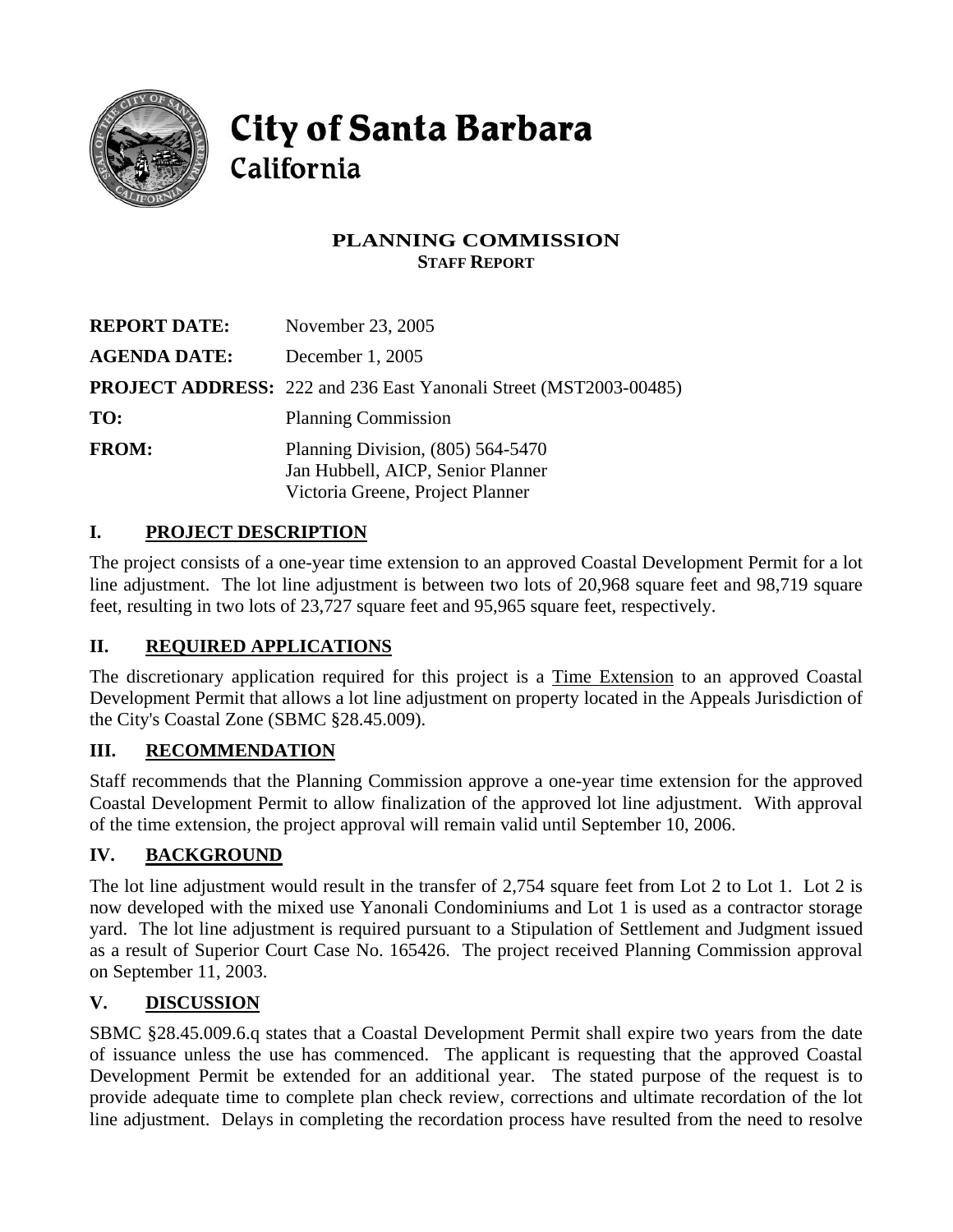Planning Commission Staff Report Project Address (MST2002-00485) November 23, 2005 Page 2

tax valuation issues for the area to be adjusted. This is now complete and only routine process items need be resolved prior to recordation.

The project continues to conform to the Local Coastal Program, the applicant has demonstrated diligence in pursuing completion of the lot line adjustment and circumstances surrounding the project have not changed. Staff recommends that the Planning Commission adopt the finding listed below.



**Vicinity Map – 222 &236 Yanonali Street** 

### **VI. FINDINGS**

The Planning Commission finds the following:

#### **EXTENSION OF A COASTAL DEVELOPMENT PERMIT (SBMC §28.45.009.6.q)**

- 1. The development continues to be in conformance with the certified local coastal program.
- 2. The applicant demonstrated due diligence to implement and complete the proposed development as substantiated by competent evidence in the record
- 3. There are no changed circumstances that may affect the consistency of the development